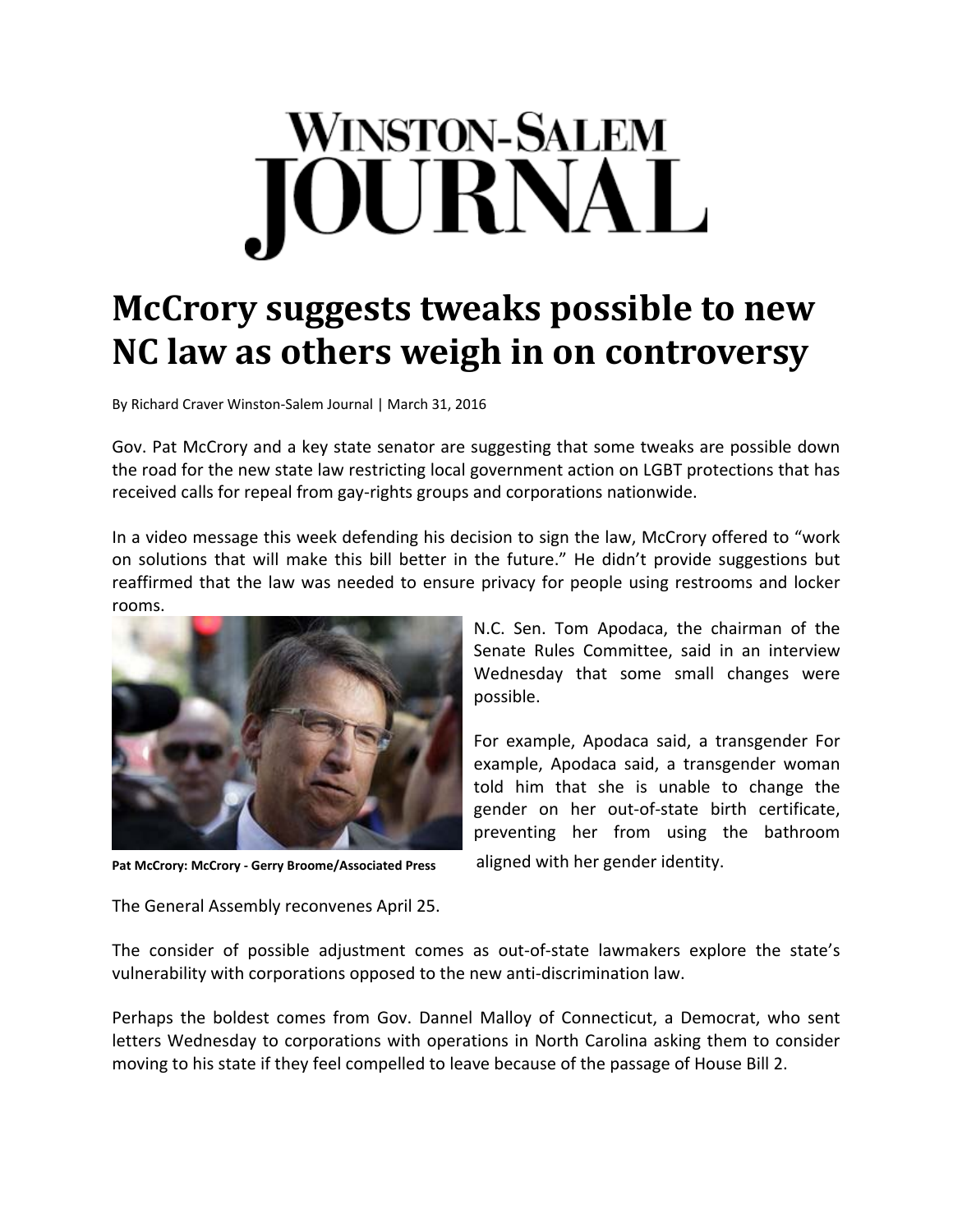"Wittingly or unwittingly, the HB 2 bill sends a message to the world: North Carolina is closed minded when it comes to human rights and does not celebrate the LGBT community," Malloy wrote.

McCrory has attacked local and national media for their coverage of the new law and had state agencies release an 18-point "myth vs. reality" fact-check list, which already has been criticized for alleged inaccuracies or incomplete answers.

N.C. Senate President Pro Tem Phil Berger, R‐Rockingham, is urging North Carolinians to sign a petition at www.standwithmccrory.com.

## **Other provisions**

The law, which takes effect Friday, prevents cities and counties from passing their own anti‐ discrimination rules, dealing a blow to the LGBT movement after having success with protections in cities across the country.

The bill requires people to use public restrooms based on the gender listed on their birth certificates.

In addition, the bill bars cities and counties from requiring a private contractor to pay a set wage in order to bid on projects. It also takes away state court as an option for people suing for wrongful termination related to discrimination.

More than 100 corporations have signed a letter to McCrory urging him to repeal or revise the law.

And several states, including New York and Washington state, and cities have barred their employees from traveling to North Carolina on most official business.

Malloy spokesman Devon Puglia said the letter has been sent to "numerous businesses. We're not going to get into which specifically."'

Malloy began his two‐page letter with "as you already know, North Carolina has generated national news, with Republican Gov. Pat McCrory signing discriminatory, anti-LGBT measures into law." He said the resulting "national backlash may be unconducive to the success of your company."

Malloy touted "that we in Connecticut are quite the opposite. In our state, your employees and customers would not face such institutional discrimination. We are welcoming and inclusive."

The Malloy letter was just one of several political challenges aimed recently at North Carolina.